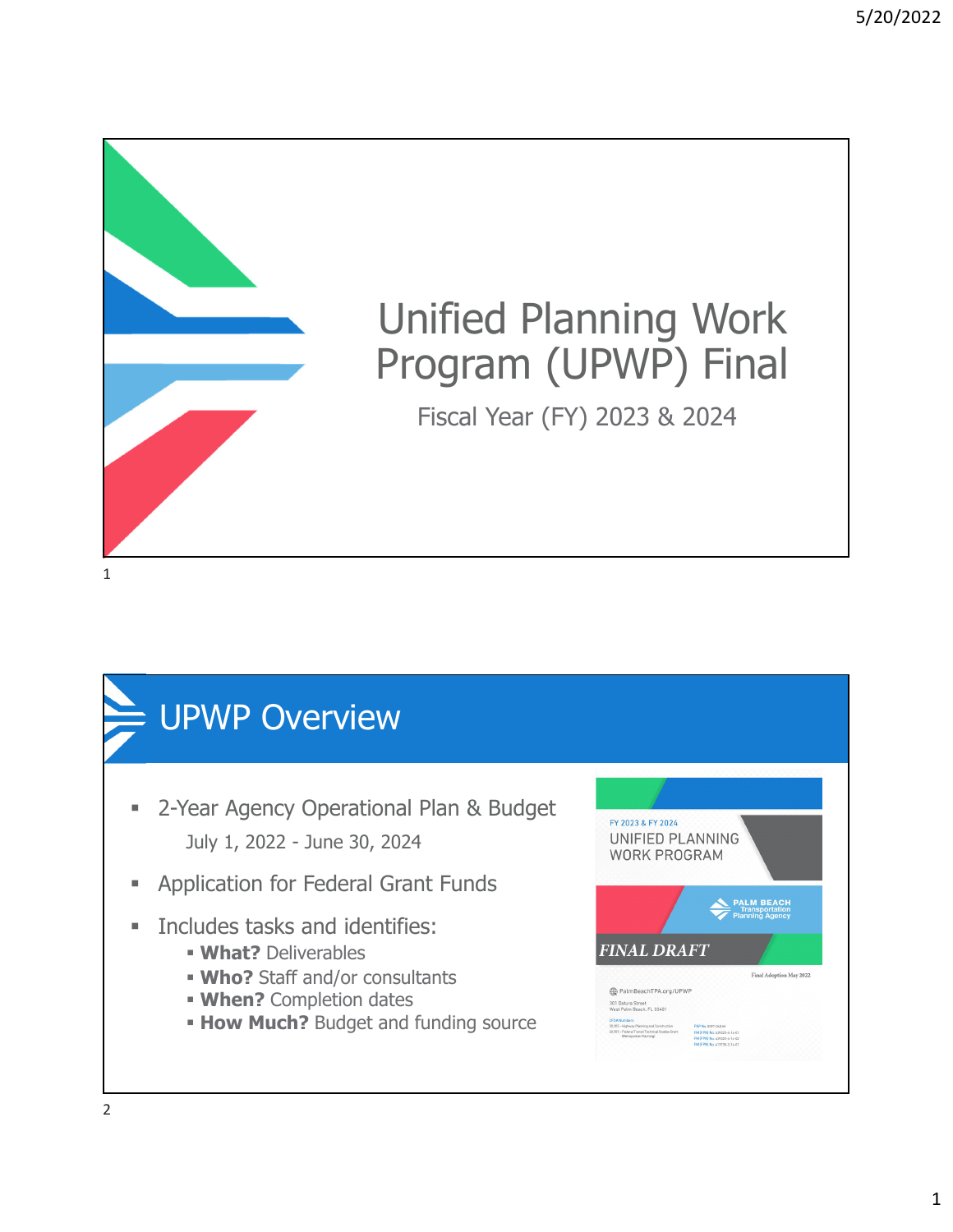

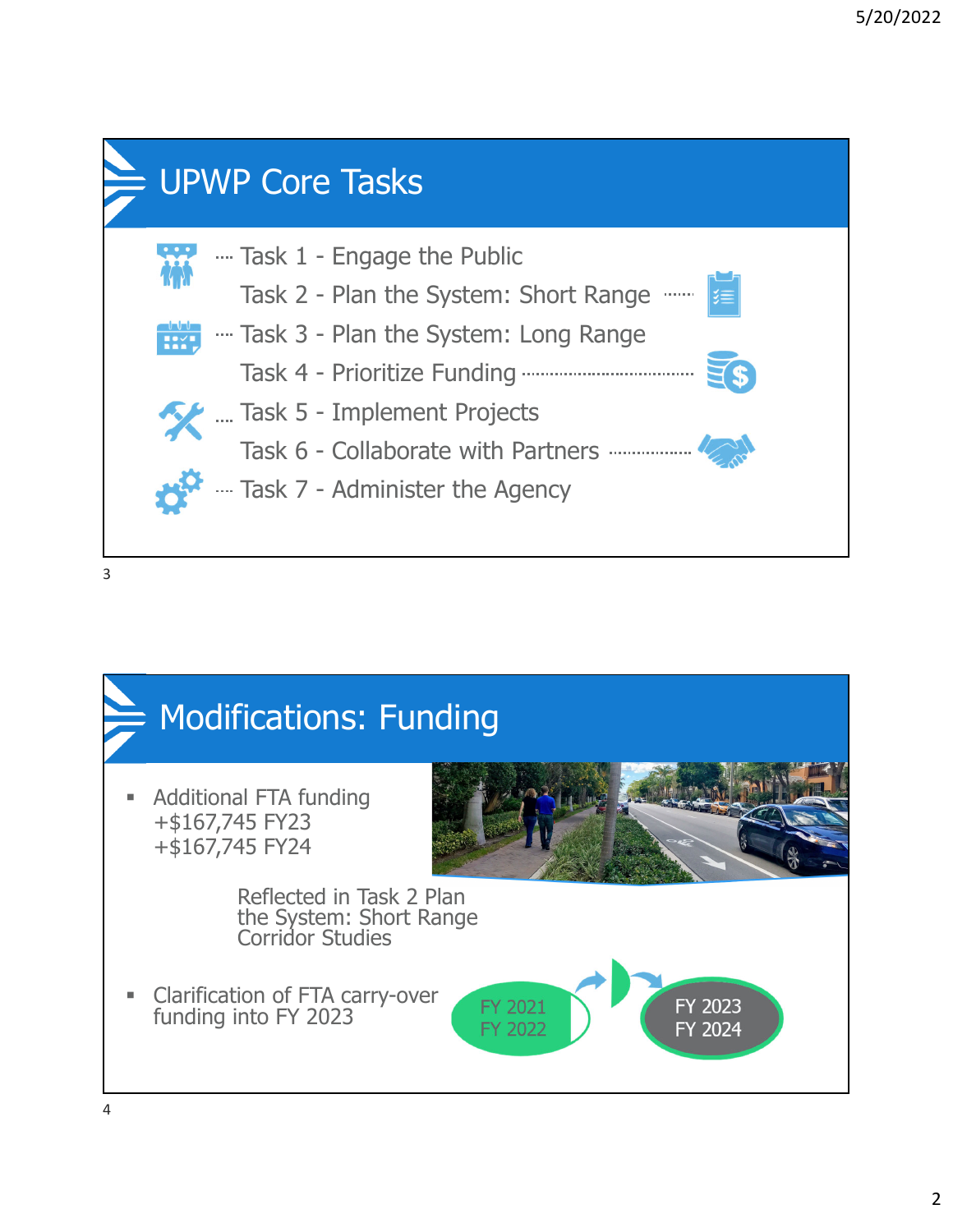

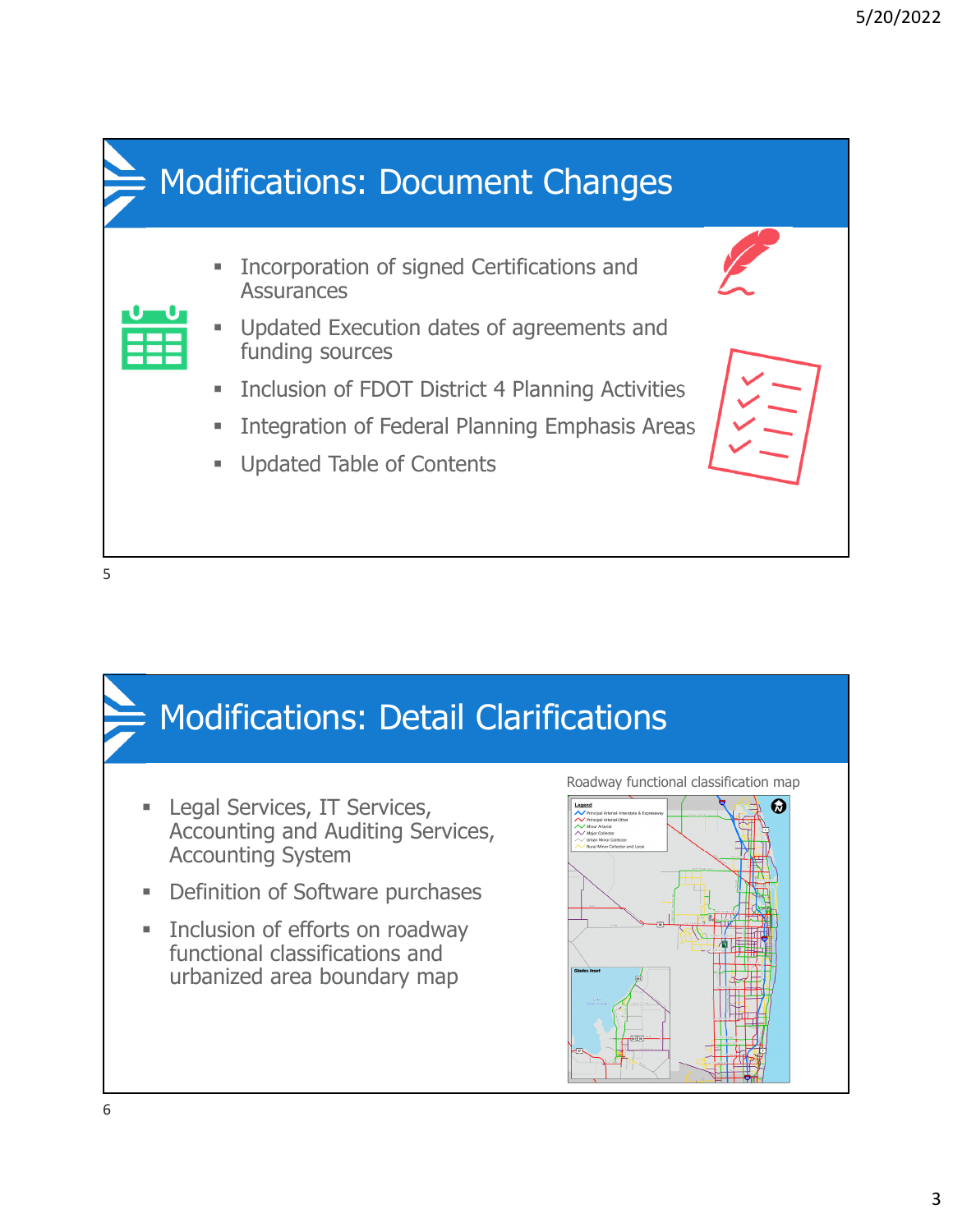| <b>Modifications: Consultant Effort</b><br>$\bar{\phantom{a}}$ Inclusions |       |                                                                                                                                                        |                                                 |                                  |
|---------------------------------------------------------------------------|-------|--------------------------------------------------------------------------------------------------------------------------------------------------------|-------------------------------------------------|----------------------------------|
| <b>DRAFT</b>                                                              |       | <b>Activity</b>                                                                                                                                        | Deliverable(s)                                  | <b>Completion</b><br><b>Date</b> |
|                                                                           | $G*$  | Prepare outreach materials for various<br>planning initiatives (i.e., videos, print<br>material, etc.), including alternate formats<br>upon request    | Targeted<br>Outreach<br>Materials               | As Needed                        |
| <b>FINAL</b>                                                              |       | <b>Activity</b>                                                                                                                                        | Deliverable(s)                                  | <b>Completion</b><br><b>Date</b> |
|                                                                           | $G^*$ | outreach materials for various<br>Prepare<br>planning initiatives (i.e., videos, print<br>material, etc.), including alternate formats<br>upon request | <b>Targeted</b><br>Outreach<br><b>Materials</b> | As Needed                        |

### Modifications: Delivery Date **Clarifications**

| <b>DRAFT</b> | <b>Activity</b>                                                                                                                               | Deliverable(s)        | <b>Completion</b><br><b>Date</b> |
|--------------|-----------------------------------------------------------------------------------------------------------------------------------------------|-----------------------|----------------------------------|
|              | Prepare the annual list of projects for which List of Federal<br>Federal funds (FHWA and FTA) were<br>obligated in the previous fiscal year   | Obligated<br>Projects | Annually                         |
|              |                                                                                                                                               |                       |                                  |
|              |                                                                                                                                               |                       |                                  |
| <b>FINAL</b> | <b>Activity</b>                                                                                                                               | Deliverable(s)        | <b>Completion</b><br><b>Date</b> |
|              | Prepare the annual list of projects for which   List of Federal<br>Federal funds (FHWA and FTA) were<br>obligated in the previous fiscal year | Obligated<br>Projects | Dec 2023 /<br>Dec 2024           |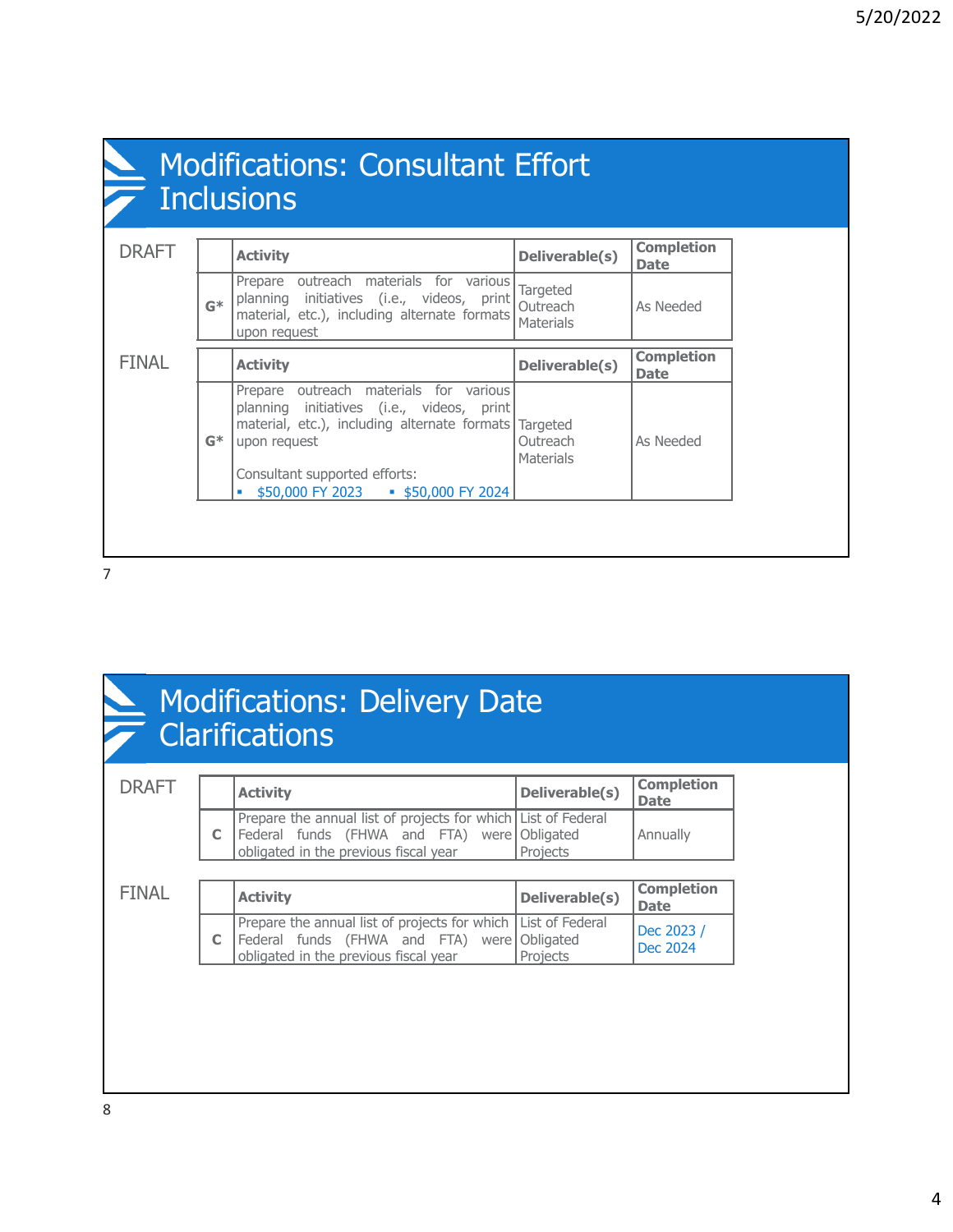|              |      | <b>Modifications: Public Engagement</b><br>$\overline{\mathcal{F}}$ Efforts                                                                                                                                                                                                                                                                                                                            |                                                                |                 |
|--------------|------|--------------------------------------------------------------------------------------------------------------------------------------------------------------------------------------------------------------------------------------------------------------------------------------------------------------------------------------------------------------------------------------------------------|----------------------------------------------------------------|-----------------|
| <b>DRAFT</b> |      | Activity                                                                                                                                                                                                                                                                                                                                                                                               | Deliverable(s)                                                 | Completion Date |
|              | $B*$ | Present information and seek input from local governments,<br>chambers of commerce, civic organizations, neighborhood<br>associations, etc. to ascertain infrastructure and service needs<br>to support economic development, promote community<br>health, enhance safety, and grow travel and tourism                                                                                                 | Presentations, Surveys,<br>and Public Comments                 | As Needed       |
| <b>FINAL</b> |      | <b>Activity</b>                                                                                                                                                                                                                                                                                                                                                                                        | Deliverable(s)                                                 | Completion Date |
|              | $R*$ | Present information and seek input from local governments,<br>chambers of commerce, civic organizations, neighborhood<br>associations, etc. to ascertain infrastructure and service needs   Presentations, Public<br>to support economic development, promote community<br>health, enhance safety, and grow travel and tourism<br>Consultant supported efforts:<br>\$98,000 FY 2023 - \$23,166 FY 2024 | <b>Meetings, Workshops,</b><br>Surveys, and Public<br>Comments | As Needed       |

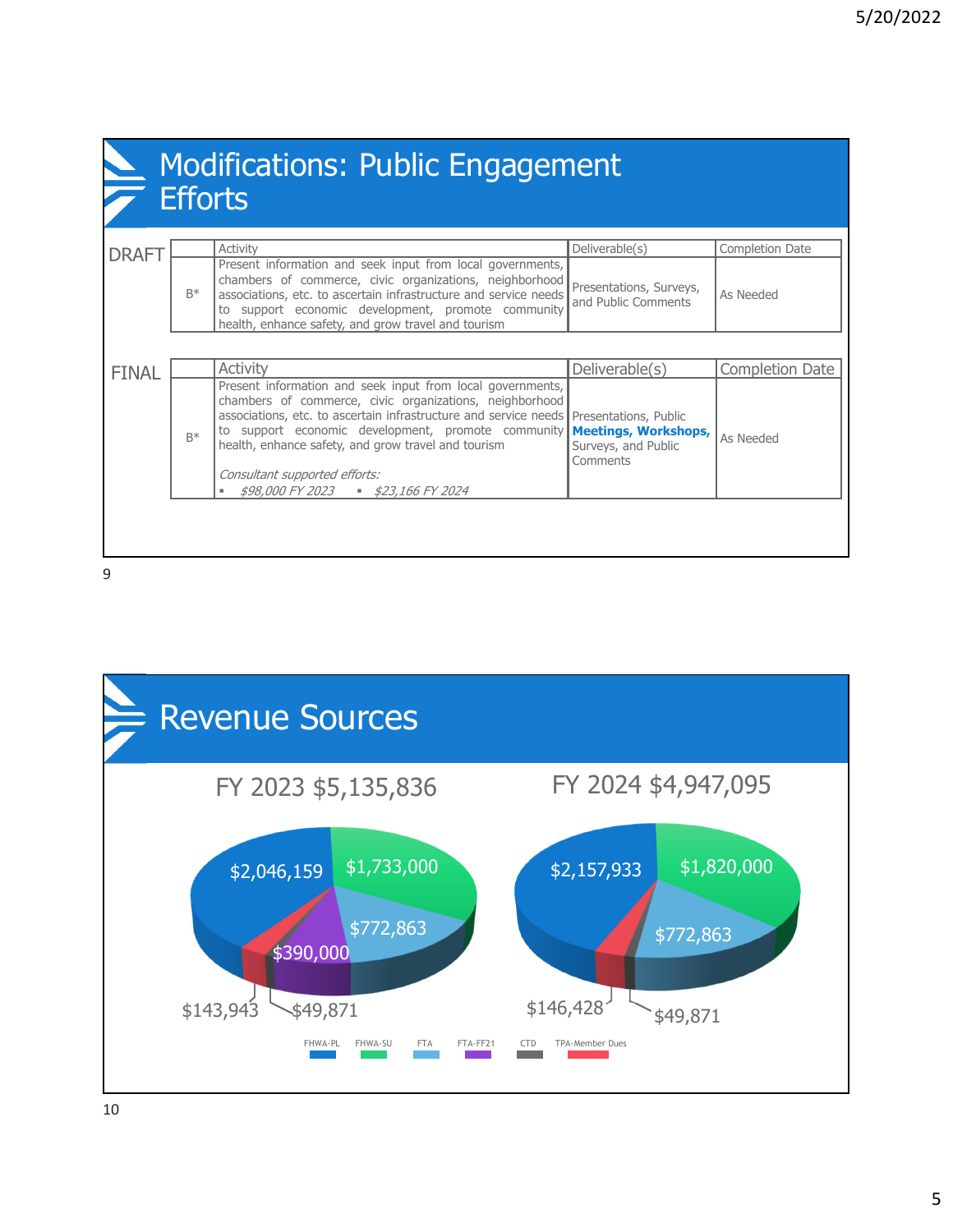| $\in$ Expenditure Categories                        |                 |              |
|-----------------------------------------------------|-----------------|--------------|
|                                                     |                 |              |
| <b>GRANT FUNDED ACTIVITIES</b>                      | <b>FY23</b>     | <b>FY 24</b> |
| Personnel & Benefits (16FT and 1 Intern)            | \$2,307,164     | \$2,537,883  |
| Travel/Training                                     | \$86,400        | \$90,700     |
| Consultant Services and Transfers to Other Agencies | \$1,802,229     | \$1,341,739  |
| <b>Direct Expenses</b>                              | \$796,100       | \$830,345    |
| <b>TOTAL GRANT EXPENDITURES</b>                     | \$4,991,893     | \$4,800,667  |
|                                                     |                 |              |
| <b>LOCALLY FUNDED ACTIVITIES</b>                    | <b>FY23</b>     | <b>FY 24</b> |
| Maximize Agency Effectiveness                       | \$60,000        | \$60,000     |
| Improve Public Engagement                           | \$25,000        | \$25,000     |
| Enhance Staff Performance                           | \$15,000        | \$15,000     |
| Balance to TPA Reserve Fund                         | \$43.943        | \$46,428     |
| <b>TOTAL LOCAL EXPENDITURES</b>                     | \$143,943       | \$146,428    |
|                                                     |                 |              |
| TOTAL GRANT AND LOCALLY FUNDED ACTIVITIES           | 5,135,836<br>S. | 4,947,095    |

| F Timeline to Adoption |                                                                |  |  |  |
|------------------------|----------------------------------------------------------------|--|--|--|
| $3/2 - 3$              | TPA provides draft to review agencies and opens public comment |  |  |  |
| 3/17                   | TPA presents draft to Board $\rightarrow$ Transmit to FDOT     |  |  |  |
| 4/18                   | FHWA, FTA and FDOT provide comments to TPA                     |  |  |  |
| $5/4 - 5$              | TPA presents final draft to advisory committees                |  |  |  |
| 5/19                   | TPA Board adopts final UPWP $\rightarrow$ Transmit to FDOT     |  |  |  |
| 6/1                    | $F$ DOT $\rightarrow$ Transmits UPWP to FHWA/FTA               |  |  |  |
| 6/30                   | <b>FHWA/FTA approve UPWP</b>                                   |  |  |  |
|                        |                                                                |  |  |  |